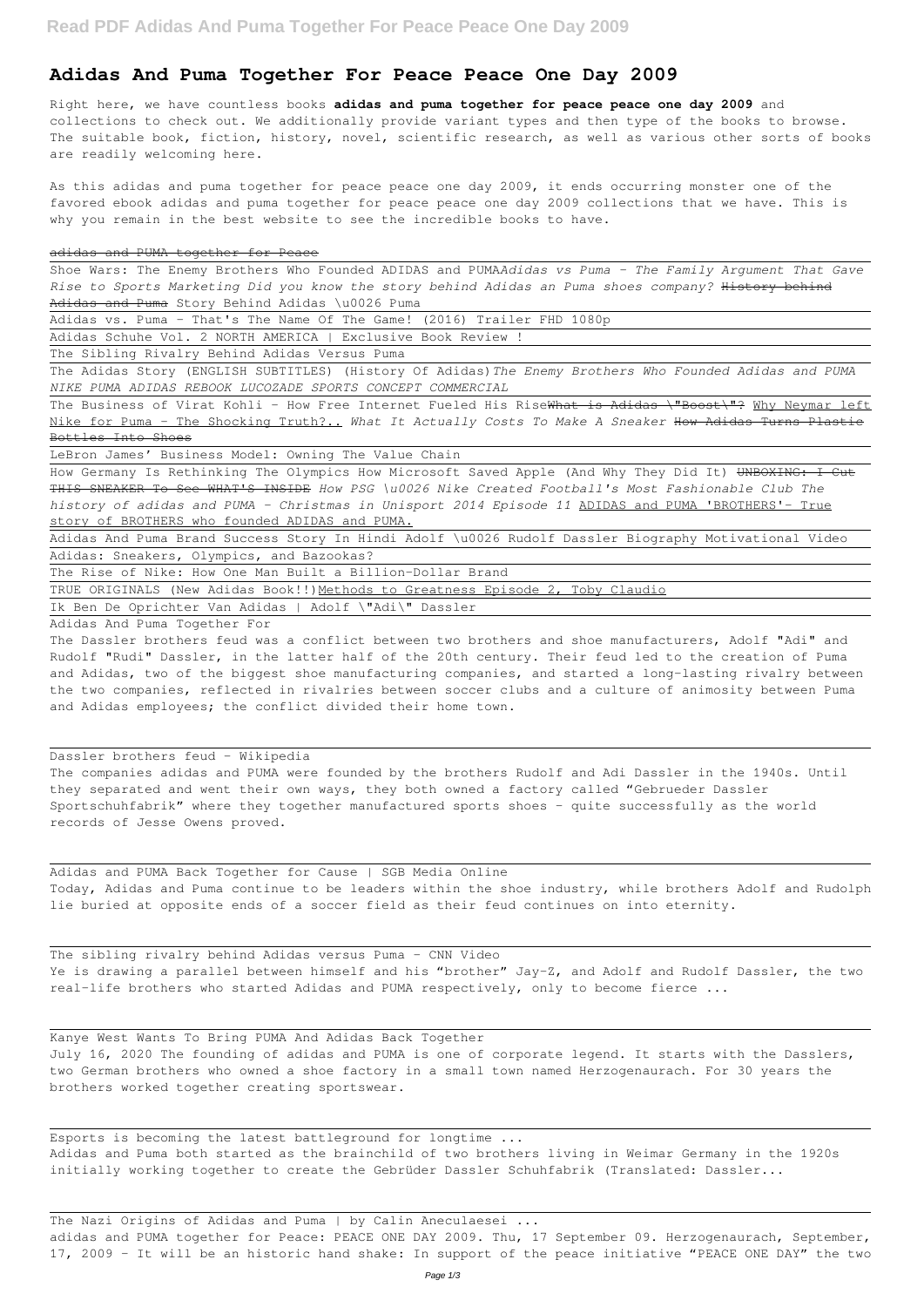## **Read PDF Adidas And Puma Together For Peace Peace One Day 2009**

sportswear companies adidas and PUMA will shake hands for the first time after six decades. As a sign of amicable cooperation, employees of both companies will play football together on Peace Day, September 21, and subsequently watch the movie "The Day after Peace" by Jeremy ...

Adidas AG (German: [??adi?das]; stylized as adidas since 1949) is a German multinational corporation, founded and headquartered in Herzogenaurach, Germany, that designs and manufactures shoes, clothing and accessories.It is the largest sportswear manufacturer in Europe, and the second largest in the world, after Nike. It is the holding company for the Adidas Group, which consists of the ...

adidas and PUMA together for Peace: PEACE ONE DAY 2009 Adidas and Puma may be among the most recognized brands in the world, but neither might exist if not for a bitter rivalry between two brothers from a little-known village in Germany.

The History of Adidas and Puma - Newsweek Adolf, who preferred to be called Adi, named his business Adidas, combining his first and last names; Rudolf tried the same with his firm called Ruda, though he later changed it to Puma. It's said...

I will bring adidas and puma back together and bring me and jay back together … all pumas designs are embarrassingly trash but I will personally design puma and adidas and make everything ok ...

Kanye West Calls Puma 'Trash' + Says He Is the 'Head of ... I will bring adidas and puma back together and bring me and jay back together … all pumas designs are embarrassingly trash but I will personally design puma and adidas and make everything ok ...

Adidas vs. Puma - Top 10 Family Feuds - TIME

Kanye West got roasted on Twitter for calling Puma's ... Adidas and Puma used to be one company named Gebrüder Dassler Schuhfabrik, established by two brothers, Adolf and Rudolf Dassler. After a disagreement between the two brothers, the company split,...

Adidas - Wikipedia

The Story of Adidas and Puma - BinarOption.com Exactly 70 years ago, Adolf Dassler founded the sports brand Adidas — a mere year after his brother, Rudolf Dassler, created competitor brand, Puma. The two world-renowned brands can be traced back...

Adidas, Nike & Puma revenue comparison 2006-2018 | Statista Sneaker Wars is the fascinating true story of the enemy brothers behind Adidas and Puma, two of the biggest global brands of athletic footwear. Adi and Rudi Dassler started their shoe business in their mother's laundry room and achieved almost instantaneous success. But by the end of World War II a vicious feud had torn the Dasslers apart, dividing their company and their family and launching ...

Sneaker Wars: The Enemy Brothers Who Founded Adidas and ...

It will be a historic hand shake: In support of the peace initiative PEACE ONE DAY the two sportswear companies adidas and PUMA will shake hands for the first time after six decades. As a sign of amicable cooperation, employees of both companies will play football together on Peace Day, 21 September, and subsequently watch the movie "The Day after Peace" by Jeremy Gilley, director and founder of PEACE ONE DAY.

PUMA® - ADIDAS AND PUMA TOGETHER FOR PEACE PEACE ONE DAY 2009 Nice the story of adidas and puma continued with a partnership agreement with track and field athlete Jesse Owens. At the Olympics in Germany, held in 1936, the athlete competed in Dassler boots and won as many 4 medals. It was another good move: sales began to grow rapidly.

How Puma and Adidas' rivalry divided their founding town ...

If only Adi and Rudi Dassler had learned to get along, Germany's Gebrüder Dassler might have bested Nike as the world's top sports footwear company today. Instead, the brothers' bitter feuding resulted in Gebrüder Dassler (Dassler Brothers) being split in half and reborn as Adidas and Puma, which today are the world's second and third top sports shoe businesses.

Sneaker Wars Pitch Invasion Pitch Invasion Adidas Versus Puma IBPS SO IT Officer | Complete Study Material Kit (Pre & Mains + Sectional) IBPS SO IT Officer | Complete Study Material Kit (Pre & Mains + Page 2/3